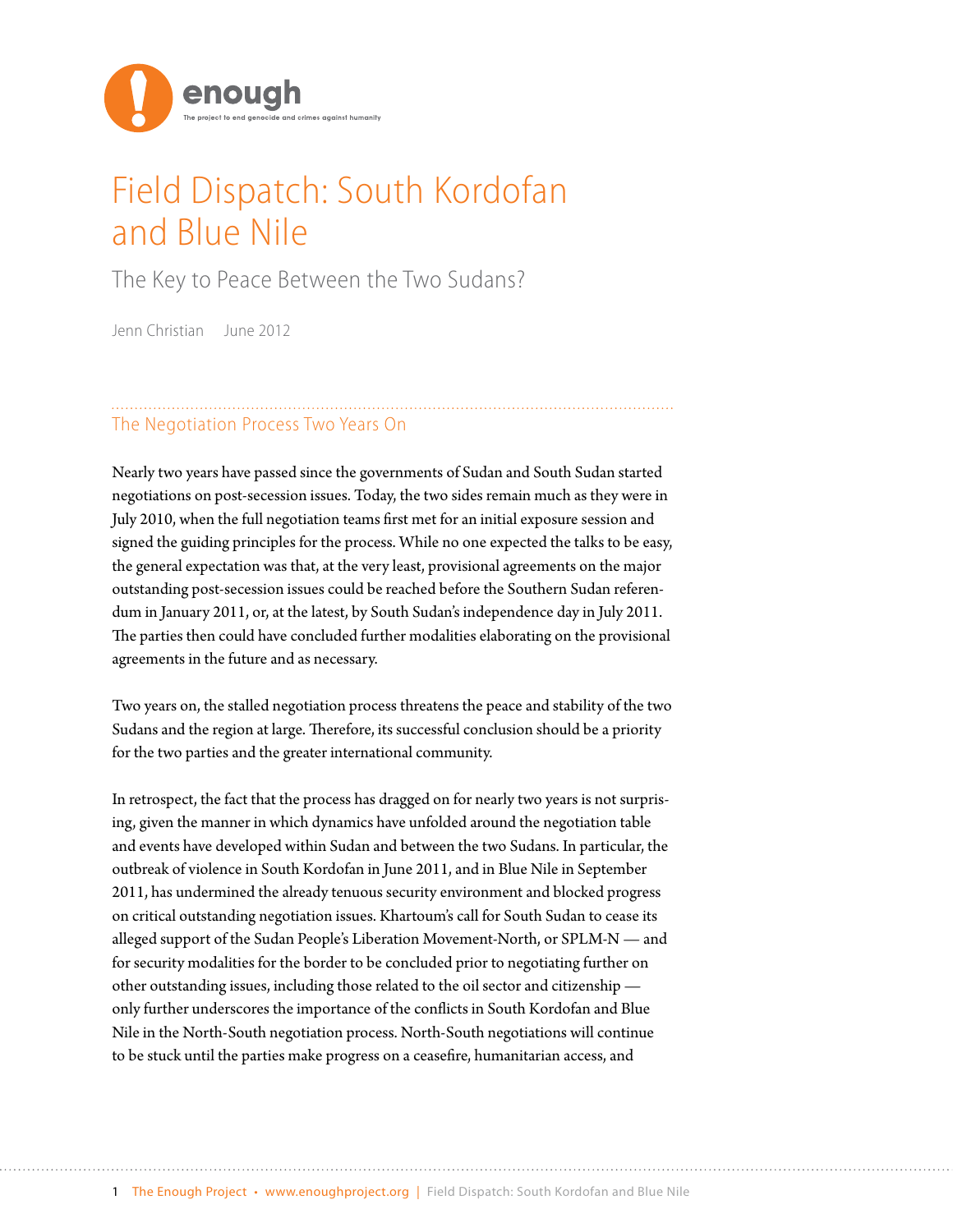transitional political arrangements related to continued fighting between the Sudanese government and the Sudan Revolutionary Front, or SRF, which includes forces from South Kordofan, Blue Nile, Darfur, and Beja.

## Juba and Khartoum's Current Positions: A Security-First Approach

The current positions of the two parties underscore the importance that South Kordofan and Blue Nile now hold for the North-South negotiation process. For Juba, security has been a high priority since the start of negotiations. In this context, South Sudan defines security as the conclusion of agreements that provide for the contested border areas and the Abyei area to become part of its territory. In addition, obtaining assurances from Khartoum that it will respect South Sudan's territorial integrity and sovereignty over its land and natural resources, as well as cease its support for militias operating in the South, has been a critical component of Juba's overall negotiation strategy. With the commencement of conflict in South Kordofan and, later, Blue Nile, this approach has been put to the test as South Sudan's former brothers in arms, the SPLM-N, fight against Khartoum's political, social, and economic marginalization, the same marginalization that fuelled South Sudan's own armed struggle against the Sudanese government.

The conflicts in South Kordofan and Blue Nile not only pose a risk to South Sudan's security, as battles rage close to South Sudanese territory and hundreds of thousands of refugees flood across the ill-defined North-South border, but the conflict also provides Juba a perceived mechanism through which it believes it can destabilize the regime in Khartoum by providing support to the SPLM-N, and, by extension, the SRF. Despite Juba's perceptions, however, on-going fighting in South Kordofan and Blue Nile appears to have galvanized President Bashir's power base in Khartoum against the rebels and, by extension, South Sudan. While Southern officials continue to deny their support of the SPLM-N and the SRF, most observers believe that they are providing some assistance. Given historic and political ties, it is very likely that any support that Juba is funneling to the SRF will continue until the conflict in South Kordofan and Blue Nile ceases.

For Khartoum, the conflict in South Kordofan and Blue Nile has provided an opportunity to further delay the negotiation process while increasing domestic political support for President Bashir and his National Congress Party, or NCP. Sudan's current security-first approach to the negotiation process conditions the recommencement of negotiations on other outstanding issues — among them, transitional financial arrangements, inclusive of oil-related issues, and issues related to citizenship and nationality — on Juba's cessation of support to the SRF and the conclusion of security modalities related to the border. Khartoum views the SRF rebellion as a threat to the NCP regime's domestic stability and characterizes Southern support for the insurgency as the underlying cause of the violence.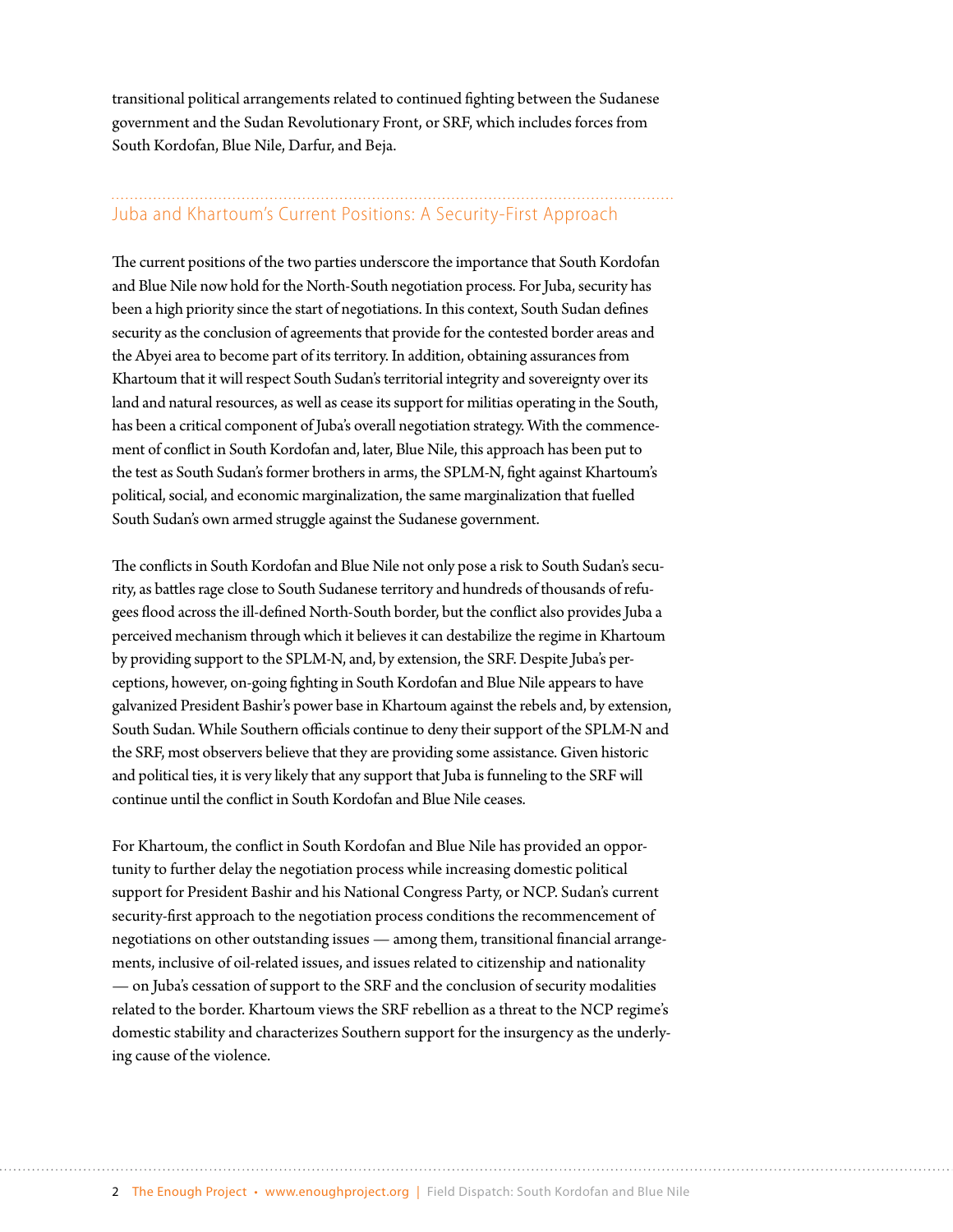## Next Steps: A Two-Track Approach to the Negotiation Process

In light of the overall lack of success to date in North-South negotiations, coupled with the parties' security-first approaches, both of which are linked to the conflicts in South Kordofan and Blue Nile, a two-track negotiation process is necessary to consolidate peace within Sudan and between the two Sudans. The current North-South negotiations should comprise one track of this process, while a yet-to-be-established North-North process should comprise the other track.

Specifically, the North-North track should address current conflicts within Sudan by initiating negotiations between the Sudanese government and the military and political components of the SRF. The goal of this track should be the conclusion of a ceasefire agreement between government forces and the SRF, guarantees of unrestricted access for international humanitarian aid agencies throughout all regions of Sudan, and transitional political arrangements that pave the way for a transparent, all-inclusive, and participatory constitutional process and democratic elections. The African Union High Level Implementation Panel, or AUHIP, the chairman of the Intergovernmental Authority on Development, or IGAD, the U.N. Special Envoy for the two Sudans, Haile Menkerios, and other influential international actors, including the U.S., China, Ethiopia, and Qatar, should prioritize the commencement of this North-North negotiation process through the application of appropriate, consistent, and concerted diplomatic pressure on Khartoum to come to the negotiation table. To date, Khartoum has publicly refused to negotiate with the SPLM-N and other members of the SRF.

Measurable progress on the North-North negotiation track is critical to creating the political space for Khartoum and Juba to make progress within the North-South negotiation track, which has been underway for nearly two years. Indeed, it is difficult to imagine Khartoum and Juba progressing much further down this track without the North-North negotiation track coming online and demonstrating some modicum of success. But in light of lessons learned over the past two years, the parties' current security-first approaches, and the severe economic crises that both countries currently face because of the oil shutoff, an opportunity now appears for them to discuss securityrelated issues within the Joint Political and Security Mechanism, or JPSM, and the Joint Border Verification and Monitoring Mechanisms, or JBVMM.

Unlike other working groups created within the context of the AUHIP-facilitated process — for instance, those concerning financial, economic, and natural resources issues or citizenship and nationality — the security-related mechanisms established throughout the negotiations have proven relatively successful in concluding agreements that Khartoum in particular has not subsequently repudiated. As well, security-related discussions in the negotiation process have been relatively less politically-charged, as they are conducted between military and security technocrats with comparable capacity